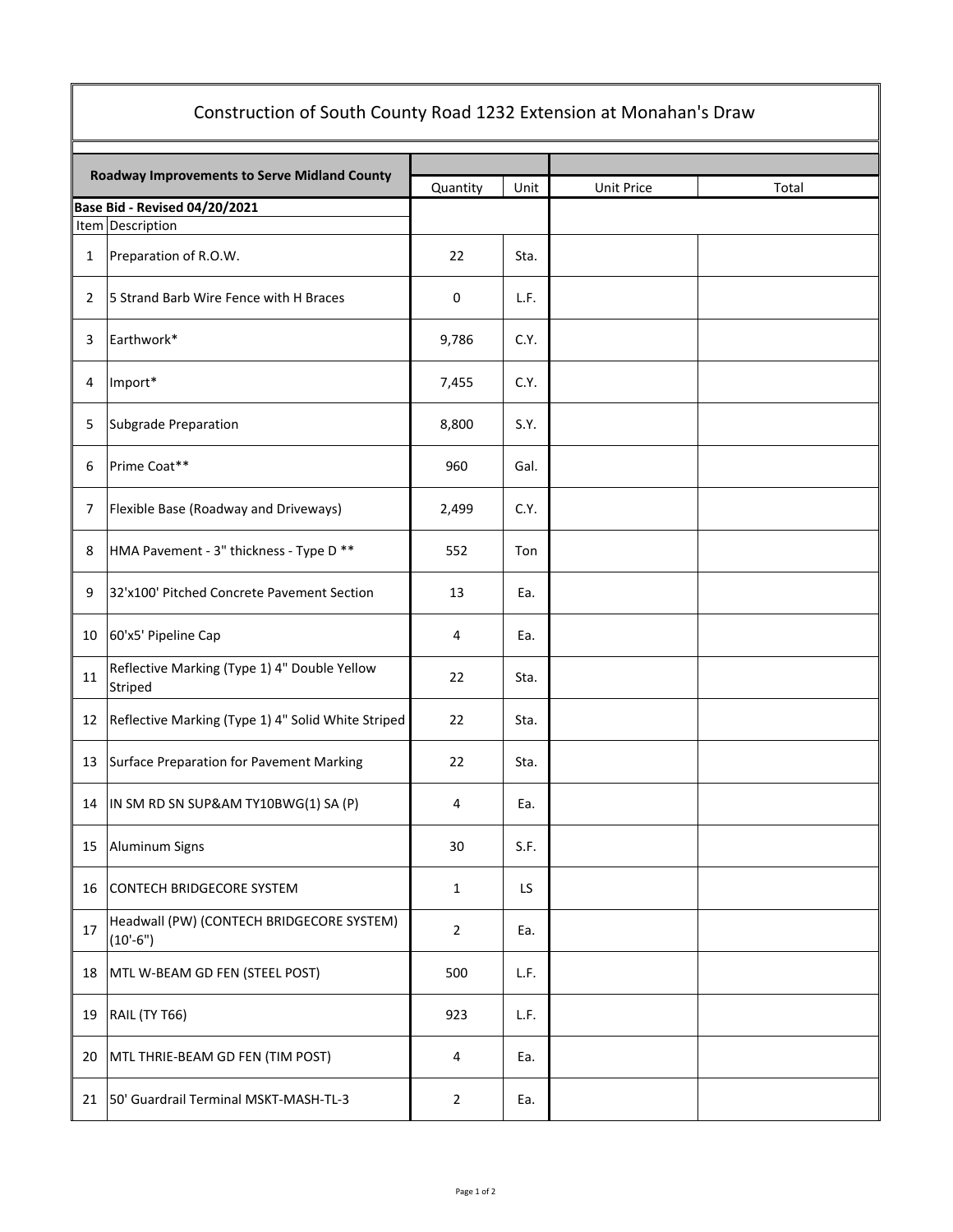| Construction of South County Road 1232 Extension at Monahan's Draw |                                      |                |           |            |       |  |  |  |
|--------------------------------------------------------------------|--------------------------------------|----------------|-----------|------------|-------|--|--|--|
|                                                                    |                                      |                |           |            |       |  |  |  |
| Roadway Improvements to Serve Midland County                       |                                      | Quantity       | Unit      | Unit Price | Total |  |  |  |
|                                                                    | Base Bid - Revised 04/20/2021        |                |           |            |       |  |  |  |
|                                                                    | Item Description                     |                |           |            |       |  |  |  |
| 22                                                                 | 10' Downstream Anchor Terminal (DAT) | $\overline{2}$ | Ea.       |            |       |  |  |  |
| 23                                                                 | <b>Erosion Control</b>               | $\mathbf{1}$   | LS.       |            |       |  |  |  |
| 24                                                                 | <b>Traffic Control</b>               | $\mathbf{1}$   | <b>LS</b> |            |       |  |  |  |
| 25                                                                 | Mobilization                         | 1              | <b>LS</b> |            |       |  |  |  |
|                                                                    |                                      |                |           |            |       |  |  |  |
| <b>CONSTRUCTION START DATE</b>                                     |                                      |                |           |            |       |  |  |  |
|                                                                    | <b>TOTAL CALENDAR DAYS</b>           |                |           |            |       |  |  |  |

Contractor shall notify the Engineer of Record of any discrepancies in quantities prior to the commencement of construction.

\* Quantities do not include factors for compaction and expansion.

\*\* Rates used for calculation purposes only: Prime Coat: 0.3 Gal/SY HMA Pavement - 3" thickness - Type D: 115 lb/SY\*in